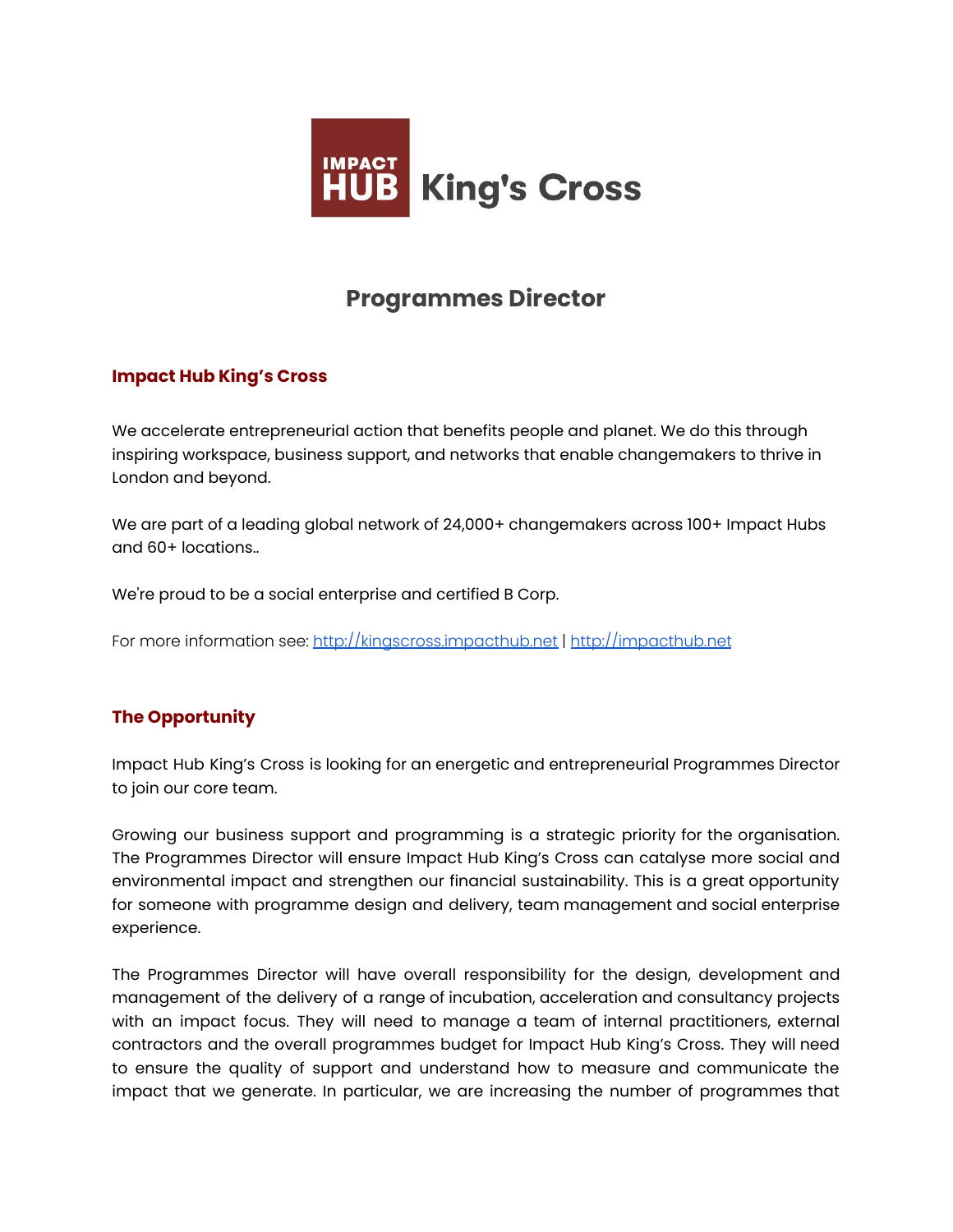serve people from diverse backgrounds and welcome applications from people with deep experience of working with communities in an accessible and inclusive manner.

This role, therefore, is key to our success. The Programmes Director is a senior manager at Impact Hub King's Cross, reporting to the Managing Director. They are an important member of our Leadership Team, contributing strategic vision and team and project management excellence to our organisation. As well as managing our Programmes Team, they will work closely with our Fundraising/Partnerships, Operations and Community teams to add value to the Impact Hub King's Cross. The Programmes Director will also work with Impact Hub Global's Partnership and Programmes teams to develop and deliver international programmes.

#### **Key Responsibilities**

- **managing a team** of Senior Programme Managers and Programme Managers to ensure high quality design and delivery of programmes and a motivated team
- ensuring that **impact measurement**, quality tracking and regular programmes reviews allow for continuous improvement of our business support offers
- leading the **design process** for new programmes and consultancy services, prioritising opportunities that are high impact, multi-year or financially sustainable, in line with our strategy
- demonstrate **thought leadership** within the social enterprise sector, speaking or writing on trends and innovation in the sector
- delivering **high quality advice** by organising and leading events, workshops, mentoring sub-contractors and team members and undertaking diagnostics or business advice for entrepreneurs
- developing and managing **funder and partner relationships**, in conjunction with the Partnerships Director, including in the design, delivery, reporting and re-contracting phases of a programme
- ensuring that content from our business support and capacity building programmes is multi-purposed and **developed into new products** to enrich the social enterprise sector
- take an active role in the **leadership and strategy development** of Impact Hub King's Cross, including playing an active role in our Leadership Team, Development Team and contributing to board meetings
- Contributing to the achievement of financial targets by promoting and delivering business services and contracts, creating and managing the programmes **budget**, covering programme delivery costs and making a contribution from programmes to Impact Hub's bottom line, while also supporting our Operations team to foster membership and event sales.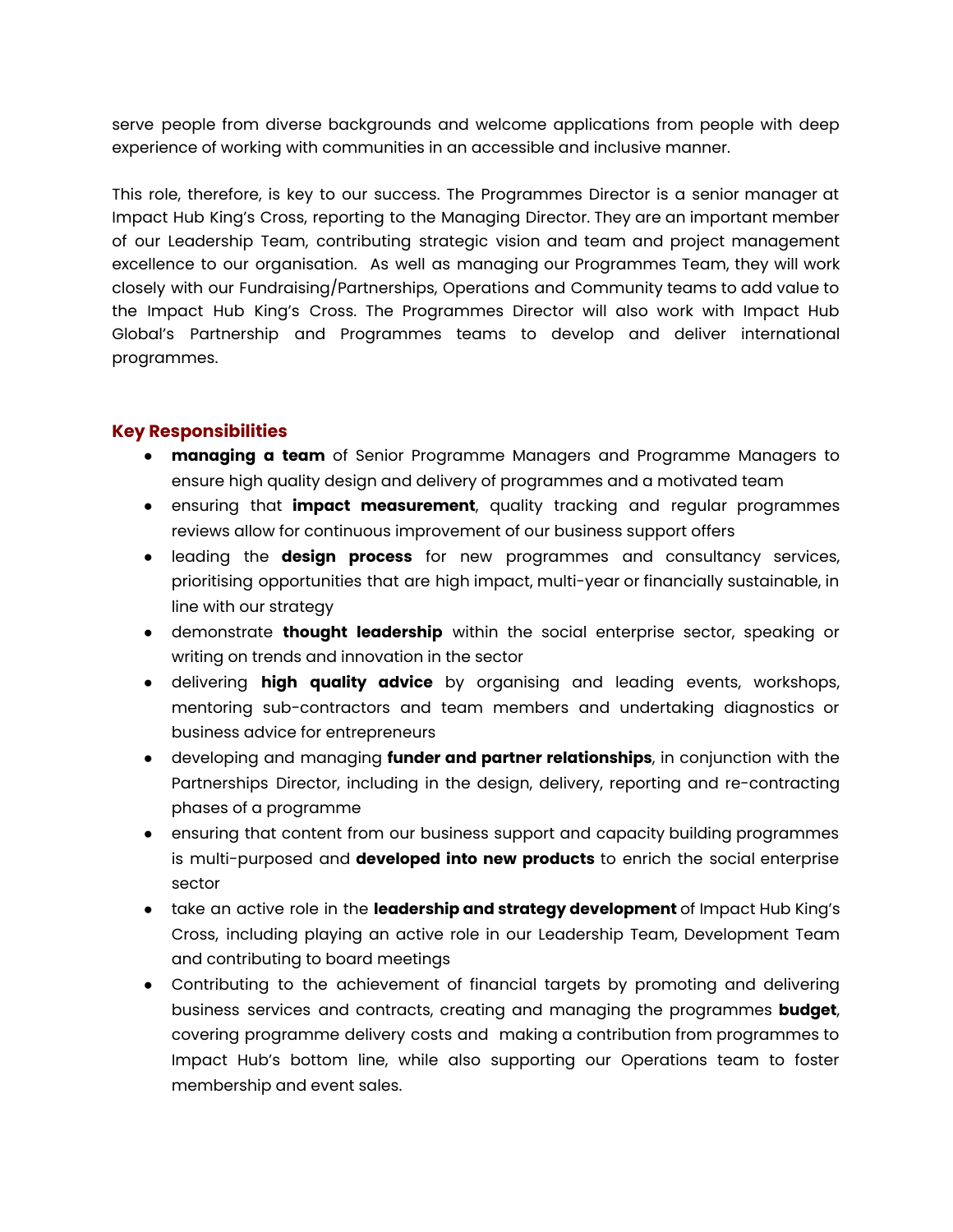The role requires developing close relationships across our team and other stakeholders, particularly with:

- the Partnerships Director who will create and maintain relationships with funders/partners and generate financial support for our programmes,
- the Community and Operational teams to ensure that our programming adds value to the experience of our members, works in conjunction with our other services and is communicated clearly
- IHKX members, other Impact Hubs (including IH Global), external delivery partners and funders.

## **Person Specification**

Essential:

- An interest in the social enterprise sector
- managing a portfolio of programmes and business support interventions to support social enterprises to start-up, grow and scale their businesses sustainably
- management of a team of direct reports and partners/subcontractors, building their capacity and motivation
- designing and developing new programmes and services suitable for social entrepreneurs including budgeting and setting up partnerships.
- writing proposals and pitching for funding or innovation consultancy projects to corporates, local authorities, funders and other supporters, sometimes on an international basis
- working successfully in partnership with multiple stakeholders, including funders and delivery partners, contacts in the social enterprise sector and awareness of opportunities for social enterprises in London
- contract management, evaluation and reporting, particularly for an advice, mentoring or business support programme with an eye for detail, often to tight timescales
- providing high quality advice and connections to start-up and scale-up enterprises, diagnosing and advising on both strategic and practical improvements to business growth
- organising, facilitating and delivering workshops and large scale events on a range of business topics to inform or inspire social innovators to take action
- publicising programmes and recruiting participants via web-based, social media, publications, public speaking and referral methods.
- communicating in writing in a range of formats including the ability to summarise key information in simple language
- developing and maintaining contacts and connections in the social sector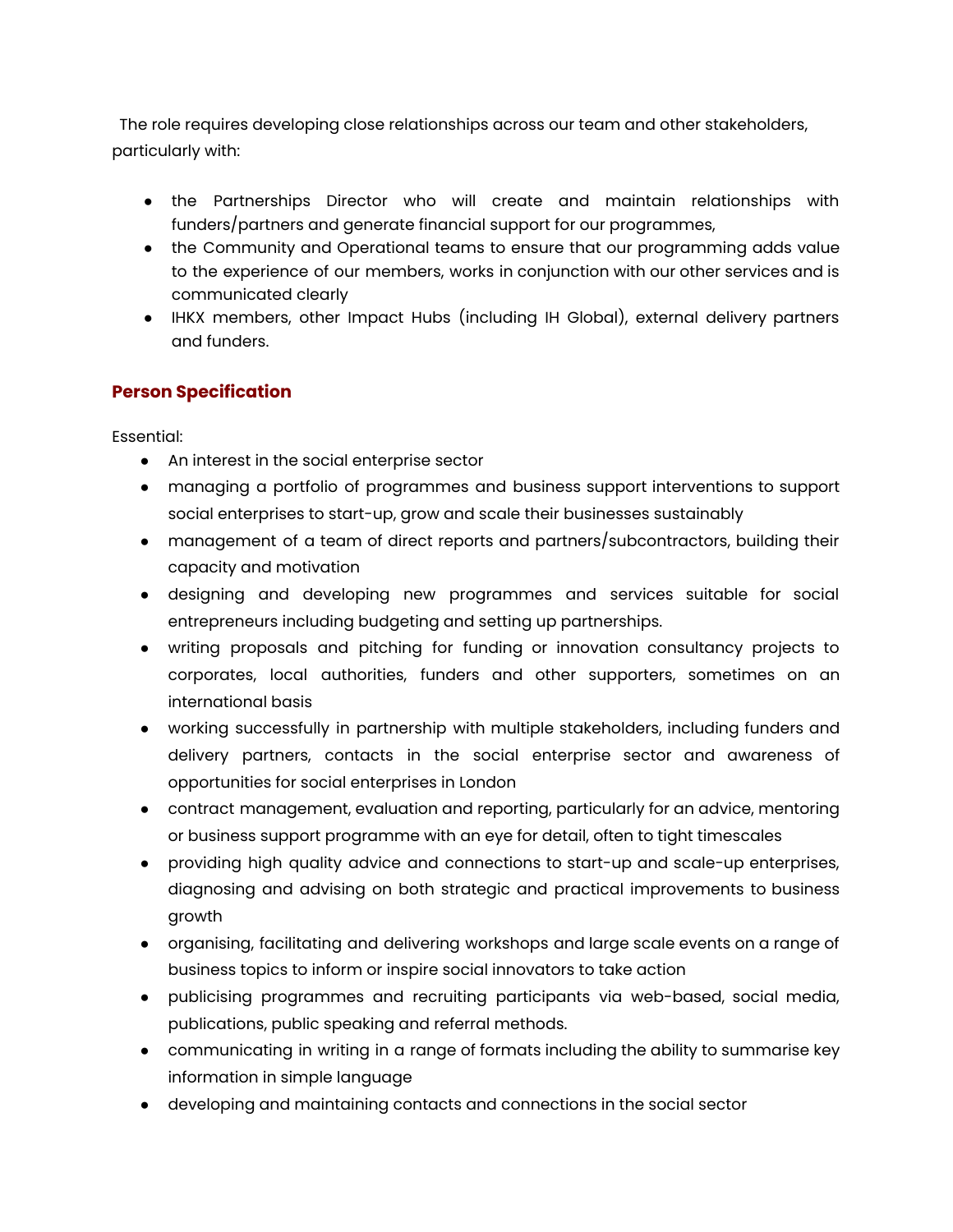● knowledge about and enthusiasm for building a socially inclusive, zero-carbon economy, by supporting values-driven business and ecosystems.

Desirable:

- consultancy experience, including contacts with potential partners and clients
- expertise and contacts in one of the following specialisms: food, inclusion or climate change.
- having run your own business / start-up

You:

- are able to demonstrate leadership and skill in working in multi-cultural environments, including with corporate partners, tech start-ups, community businesses and entrepreneurs from low-income backgrounds
- have a creative approach to designing innovative new approaches that support our community of enterprises and ecosystem partners
- are a confident self-starter with a can-do attitude who will thrive in a small team with an entrepreneurial feel
- have a values-driven approach to your work and an enthusiasm for socially-driven enterprises
- are a confident multi-tasker, able to prioritise a complex workload and thrive in an environment characterised by change
- demonstrate attention to detail, persistence and patience
- are motivated by reliably delivering high quality outputs, often to tight deadlines
- are a fast-learner, keen to build and develop the role as suits the needs of the business
- are a natural team player with a deep commitment to collaboration and serving the greater good

## **Terms and Conditions**

**Working hours:** Normal working hours are 37.5 per week, not including a break.

In addition, occasional weekend working and flexibility may be required with time off in lieu or overtime. We also offer a holiday allowance of 25 days per annum plus national bank holidays. We are happy to consider qualified candidates interested in working flexible hours